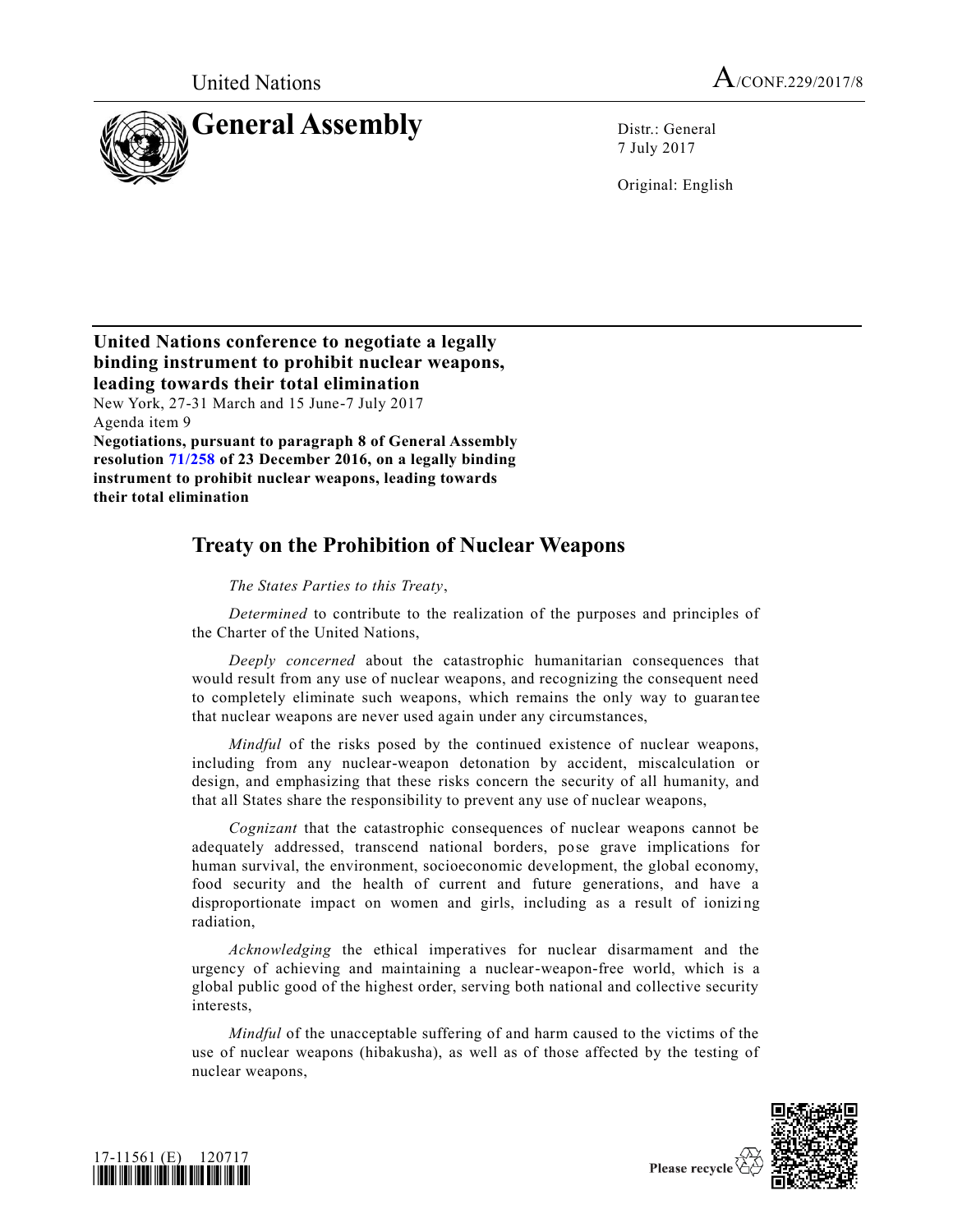*Recognizing* the disproportionate impact of nuclear-weapon activities on indigenous peoples,

*Reaffirming* the need for all States at all times to comply with applicable international law, including international humanitarian law and international human rights law,

*Basing themselves* on the principles and rules of international humanitarian law, in particular the principle that the right of parties to an armed conflict to choose methods or means of warfare is not unlimited, the rule of distinction, the prohibition against indiscriminate attacks, the rules on proportionality and precautions in attack, the prohibition on the use of weapons of a nature to cause superfluous injury or unnecessary suffering, and the rules for the protection of the natural environment,

*Considering* that any use of nuclear weapons would be contrary to the rules of international law applicable in armed conflict, in particular the principles and rules of international humanitarian law,

*Reaffirming* that any use of nuclear weapons would also be abhorrent to the principles of humanity and the dictates of public conscience,

*Recalling* that, in accordance with the Charter of the United Nations, States must refrain in their international relations from the threat or use of force against the territorial integrity or political independence of any State, or in any other manner inconsistent with the Purposes of the United Nations, and that the establishment and maintenance of international peace and security are to be promoted with the least diversion for armaments of the world's human and economic resources,

*Recalling also* the first resolution of the General Assembly of the United Nations, adopted on 24 January 1946, and subsequent resolutions which call for the elimination of nuclear weapons,

*Concerned* by the slow pace of nuclear disarmament, the continued reliance on nuclear weapons in military and security concepts, doctrines and policies, and the waste of economic and human resources on programmes for the production, maintenance and modernization of nuclear weapons,

*Recognizing* that a legally binding prohibition of nuclear weapons constitutes an important contribution towards the achievement and maintenance of a world free of nuclear weapons, including the irreversible, verifiable and transparent elimination of nuclear weapons, and determined to act towards that end,

*Determined* to act with a view to achieving effective progress towards general and complete disarmament under strict and effective international control,

*Reaffirming* that there exists an obligation to pursue in good faith and bring to a conclusion negotiations leading to nuclear disarmament in all its aspects under strict and effective international control,

*Reaffirming also* that the full and effective implementation of the Treaty on the Non-Proliferation of Nuclear Weapons, which serves as the cornerstone of the nuclear disarmament and non-proliferation regime, has a vital role to play in promoting international peace and security,

*Recognizing* the vital importance of the Comprehensive Nuclear-Test-Ban Treaty and its verification regime as a core element of the nuclear disarmament and non-proliferation regime,

*Reaffirming* the conviction that the establishment of the internationally recognized nuclear-weapon-free zones on the basis of arrangements freely arrived at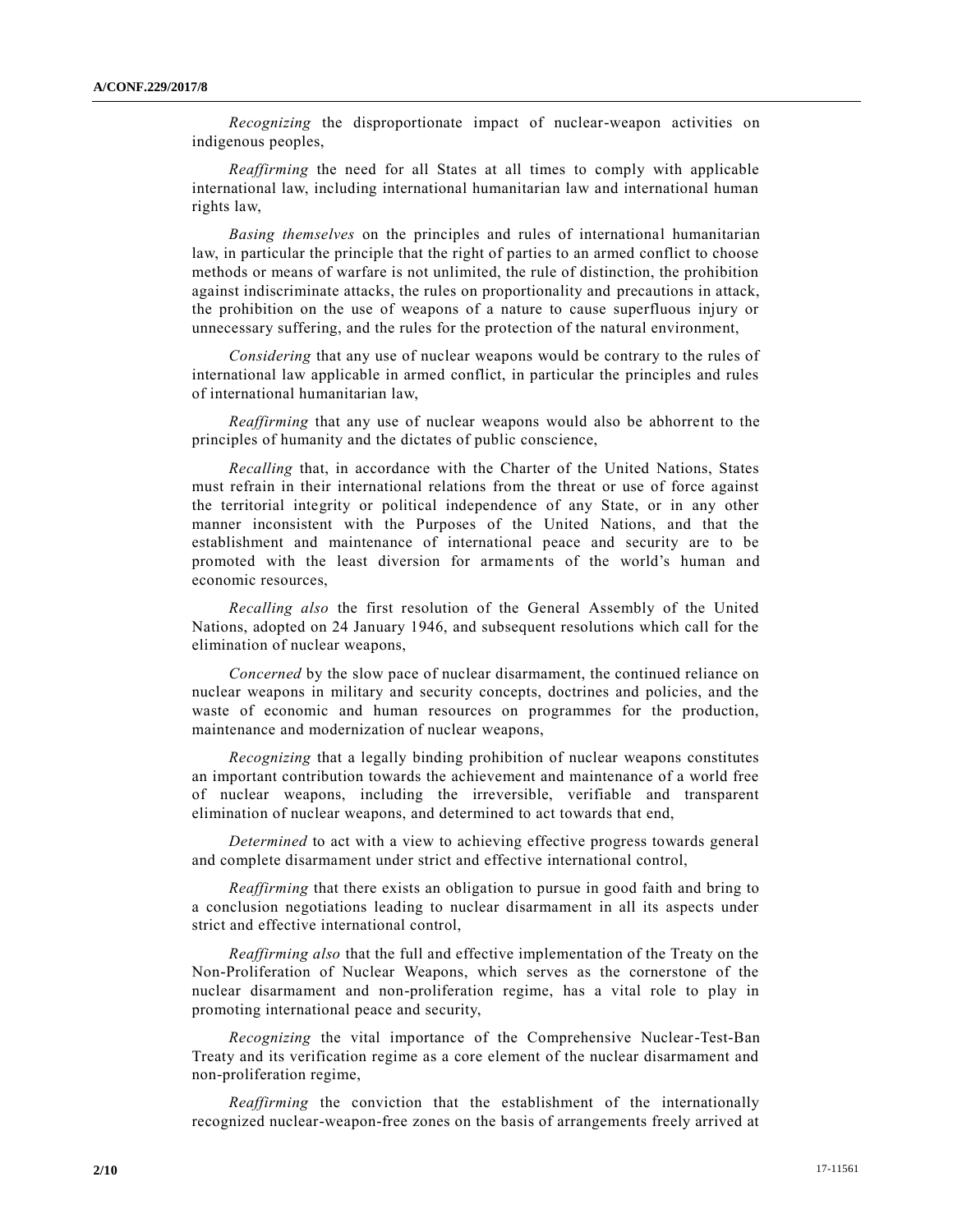among the States of the region concerned enhances global and regional peace and security, strengthens the nuclear non-proliferation regime and contributes towards realizing the objective of nuclear disarmament,

*Emphasizing* that nothing in this Treaty shall be interpreted as affecting the inalienable right of its States Parties to develop research, production and use of nuclear energy for peaceful purposes without discrimination,

*Recognizing* that the equal, full and effective participation of both women and men is an essential factor for the promotion and attainment of sustainable peace and security, and committed to supporting and strengthening the effective participation of women in nuclear disarmament,

*Recognizing also* the importance of peace and disarmament education in all its aspects and of raising awareness of the risks and consequences of nuclear weapons for current and future generations, and committed to the dissemination of the principles and norms of this Treaty,

*Stressing* the role of public conscience in the furthering of the principles of humanity as evidenced by the call for the total elimination of nuclear weapons, and recognizing the efforts to that end undertaken by the United Nations, the International Red Cross and Red Crescent Movement, other international and regional organizations, non-governmental organizations, religious leaders, parliamentarians, academics and the hibakusha,

*Have agreed* as follows:

#### **Article 1 Prohibitions**

1. Each State Party undertakes never under any circumstances to:

(a) Develop, test, produce, manufacture, otherwise acquire, possess or stockpile nuclear weapons or other nuclear explosive devices;

(b) Transfer to any recipient whatsoever nuclear weapons or other nuclear explosive devices or control over such weapons or explosive devices directly or indirectly;

(c) Receive the transfer of or control over nuclear weapons or other nuclear explosive devices directly or indirectly;

(d) Use or threaten to use nuclear weapons or other nuclear explosive devices;

(e) Assist, encourage or induce, in any way, anyone to engage in any activity prohibited to a State Party under this Treaty;

(f) Seek or receive any assistance, in any way, from anyone to engage in any activity prohibited to a State Party under this Treaty;

(g) Allow any stationing, installation or deployment of any nuclear weapons or other nuclear explosive devices in its territory or at any place under its jurisdiction or control.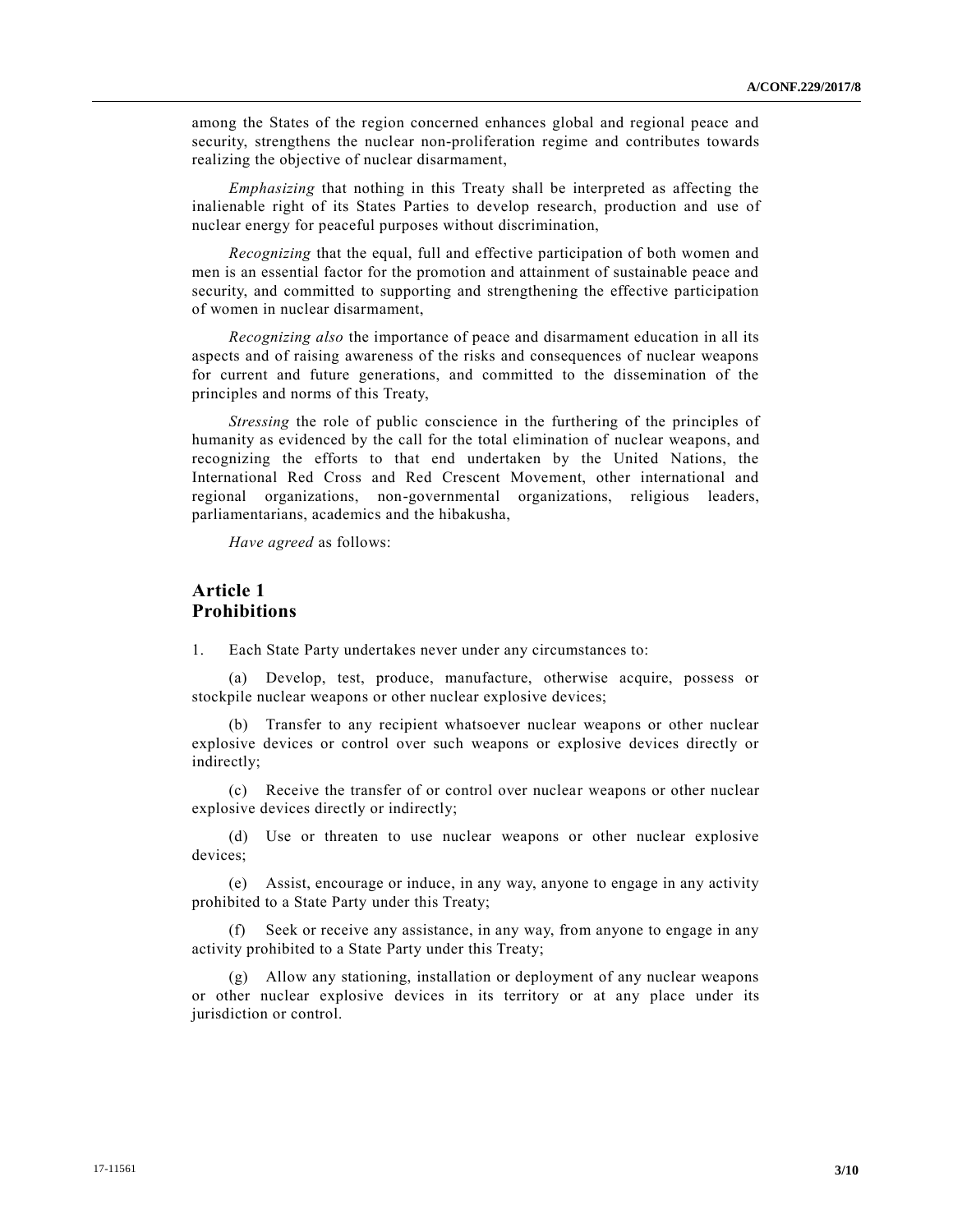#### **Article 2 Declarations**

1. Each State Party shall submit to the Secretary-General of the United Nations, not later than 30 days after this Treaty enters into force for that State Party, a declaration in which it shall:

(a) Declare whether it owned, possessed or controlled nuclear weapons or nuclear explosive devices and eliminated its nuclear-weapon programme, including the elimination or irreversible conversion of all nuclear-weapons-related facilities, prior to the entry into force of this Treaty for that State Party;

(b) Notwithstanding Article 1 (a), declare whether it owns, possesses or controls any nuclear weapons or other nuclear explosive devices;

(c) Notwithstanding Article 1 (g), declare whether there are any nuclear weapons or other nuclear explosive devices in its territory or in any place under its jurisdiction or control that are owned, possessed or controlled by another State.

2. The Secretary-General of the United Nations shall transmit all such declarations received to the States Parties.

### **Article 3 Safeguards**

1. Each State Party to which Article 4, paragraph 1 or 2, does not apply shall, at a minimum, maintain its International Atomic Energy Agency safeguards obligations in force at the time of entry into force of this Treaty, without prejudice to any additional relevant instruments that it may adopt in the future.

2. Each State Party to which Article 4, paragraph 1 or 2, does not apply that has not yet done so shall conclude with the International Atomic Energy Agency and bring into force a comprehensive safeguards agreement (INFCIRC/153 (Corrected)). Negotiation of such agreement shall commence within 180 days from the entry into force of this Treaty for that State Party. The agreement shall enter into force no later than 18 months from the entry into force of this Treaty for that State Party. Each State Party shall thereafter maintain such obligations, without prejudice to any additional relevant instruments that it may adopt in the future.

## **Article 4 Towards the total elimination of nuclear weapons**

1. Each State Party that after 7 July 2017 owned, possessed or controlled nuclear weapons or other nuclear explosive devices and eliminated its nuclear-weapon programme, including the elimination or irreversible conversion of all nuclearweapons-related facilities, prior to the entry into force of this Treaty for it, shall cooperate with the competent international authority designated pursuant to paragraph 6 of this Article for the purpose of verifying the irreversible elimination of its nuclear-weapon programme. The competent international authority shall report to the States Parties. Such a State Party shall conclude a safeguards agreement with the International Atomic Energy Agency sufficient to provide credible assurance of the non-diversion of declared nuclear material from peaceful nuclear activities and of the absence of undeclared nuclear material or activities in that State Party as a whole. Negotiation of such agreement shall commence within 180 days from the entry into force of this Treaty for that State Party. The agreement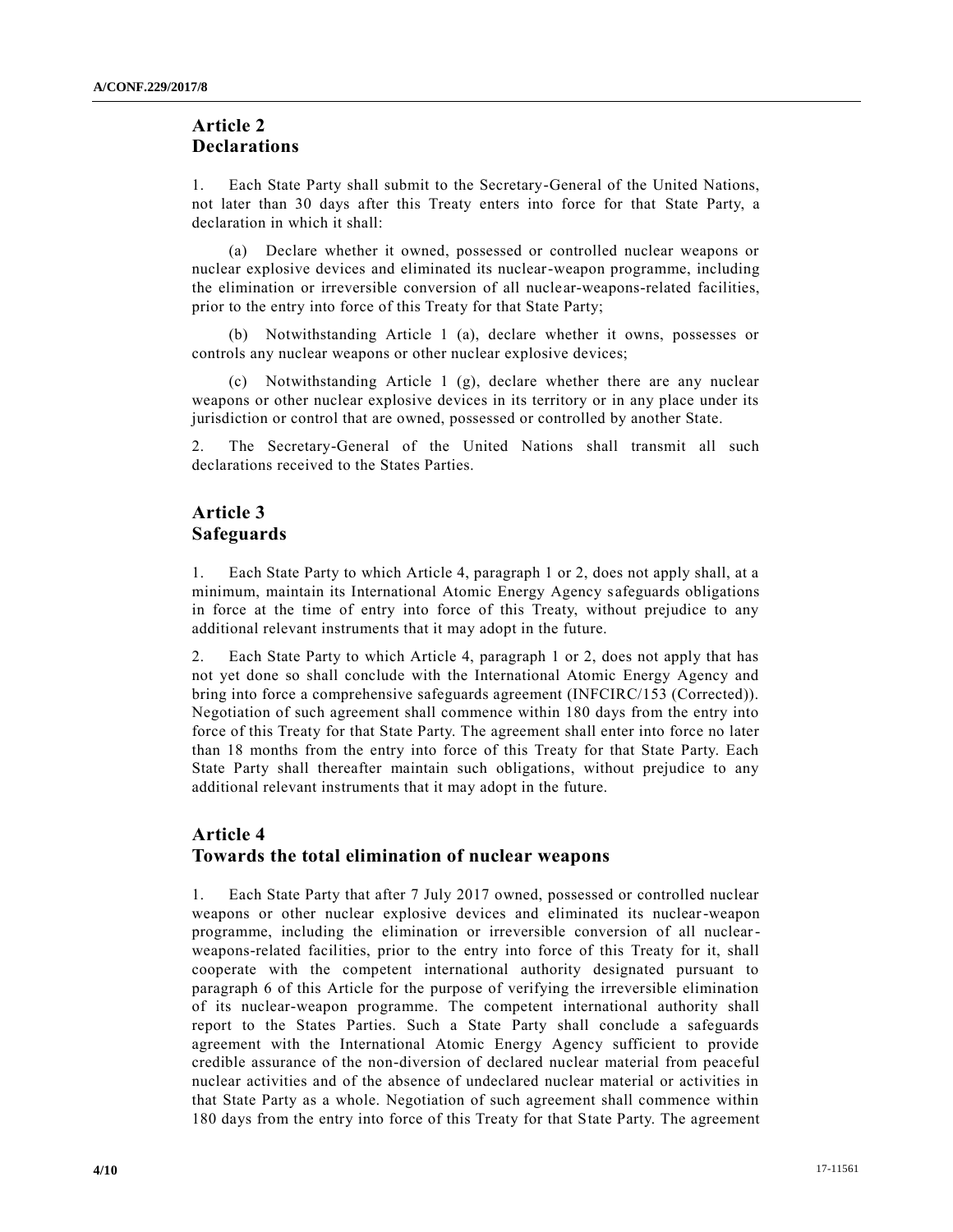shall enter into force no later than 18 months from the entry into force of this Treaty for that State Party. That State Party shall thereafter, at a minimum, maintain these safeguards obligations, without prejudice to any additional relevant instruments that it may adopt in the future.

2. Notwithstanding Article 1 (a), each State Party that owns, possesses or controls nuclear weapons or other nuclear explosive devices shall immediately remove them from operational status, and destroy them as soon as possible but not later than a deadline to be determined by the first meeting of States Parties, in accordance with a legally binding, time-bound plan for the verified and irreversible elimination of that State Party's nuclear-weapon programme, including the elimination or irreversible conversion of all nuclear-weapons-related facilities. The State Party, no later than 60 days after the entry into force of this Treaty for that State Party, shall submit this plan to the States Parties or to a competent international authority designated by the States Parties. The plan shall then be negotiated with the competent international authority, which shall submit it to the subsequent meeting of States Parties or review conference, whichever comes first, for approval in accordance with its rules of procedure.

3. A State Party to which paragraph 2 above applies shall conclude a safeguards agreement with the International Atomic Energy Agency sufficient to provide credible assurance of the non-diversion of declared nuclear material from peaceful nuclear activities and of the absence of undeclared nuclear material or activities in the State as a whole. Negotiation of such agreement shall commence no later than the date upon which implementation of the plan referred to in paragraph 2 is completed. The agreement shall enter into force no later than 18 months after the date of initiation of negotiations. That State Party shall thereafter, at a minimum, maintain these safeguards obligations, without prejudice to any additional relevant instruments that it may adopt in the future. Following the entry into force of the agreement referred to in this paragraph, the State Party shall submit to the Secretary-General of the United Nations a final declaration that it has fulfilled its obligations under this Article.

4. Notwithstanding Article 1 (b) and (g), each State Party that has any nuclear weapons or other nuclear explosive devices in its territory or in any place under its jurisdiction or control that are owned, possessed or controlled by another State shall ensure the prompt removal of such weapons, as soon as possible but not later than a deadline to be determined by the first meeting of States Parties. Upon the removal of such weapons or other explosive devices, that State Party shall submit to the Secretary-General of the United Nations a declaration that it has fulfilled its obligations under this Article.

5. Each State Party to which this Article applies shall submit a report to each meeting of States Parties and each review conference on the progress made towards the implementation of its obligations under this Article, until such time as they are fulfilled.

6. The States Parties shall designate a competent international authority or authorities to negotiate and verify the irreversible elimination of nuclear-weapons programmes, including the elimination or irreversible conversion of all nuclearweapons-related facilities in accordance with paragraphs 1, 2 and 3 of this Article. In the event that such a designation has not been made prior to the entry into force of this Treaty for a State Party to which paragraph 1 or 2 of this Article applies, the Secretary-General of the United Nations shall convene an extraordinary meeting of States Parties to take any decisions that may be required.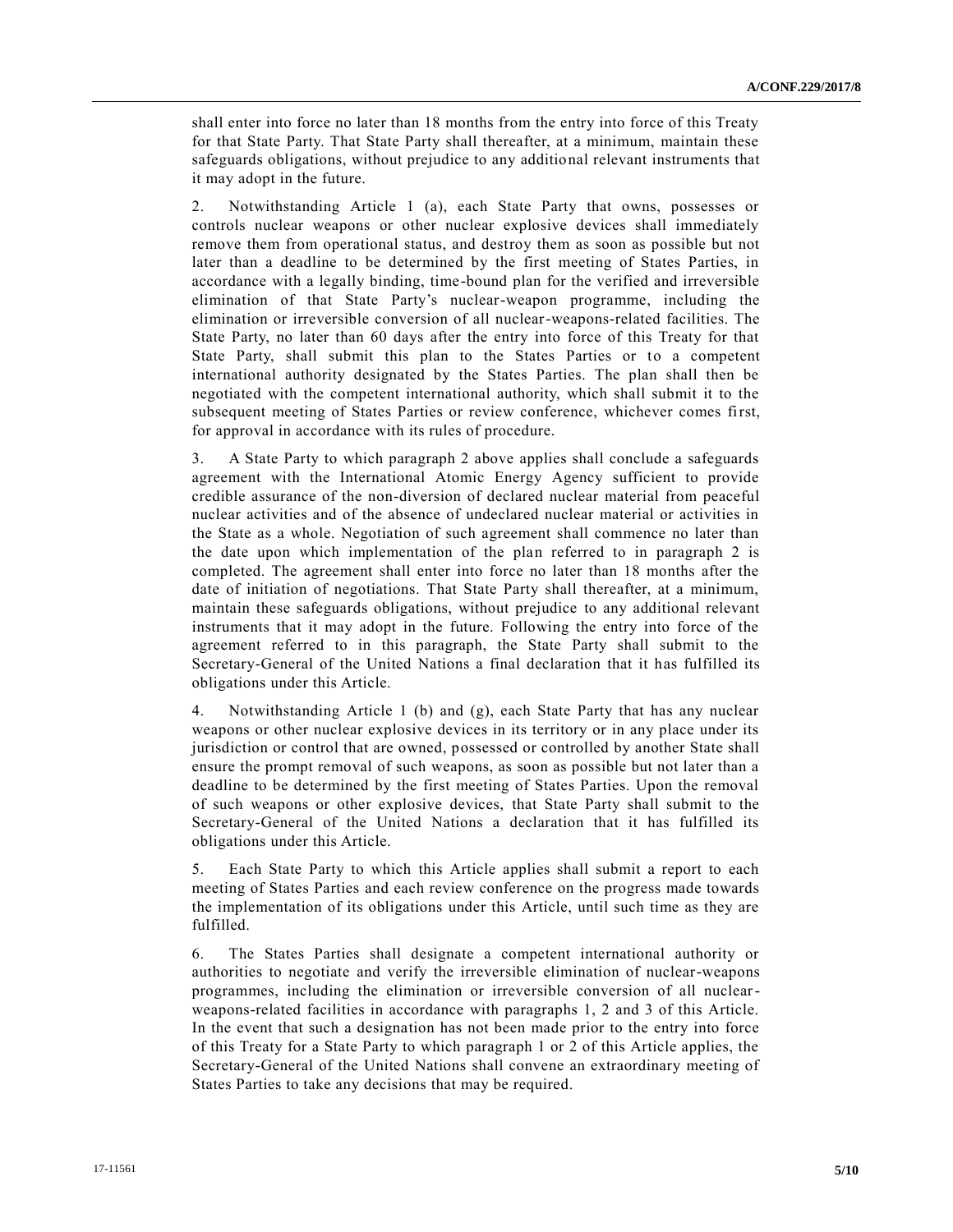### **Article 5 National implementation**

1. Each State Party shall adopt the necessary measures to implement its obligations under this Treaty.

2. Each State Party shall take all appropriate legal, administrative and other measures, including the imposition of penal sanctions, to prevent and suppress any activity prohibited to a State Party under this Treaty undertaken by persons or on territory under its jurisdiction or control.

### **Article 6 Victim assistance and environmental remediation**

1. Each State Party shall, with respect to individuals under its jurisdiction who are affected by the use or testing of nuclear weapons, in accordance with applicable international humanitarian and human rights law, adequately provide age- and gender-sensitive assistance, without discrimination, including medical care, rehabilitation and psychological support, as well as provide for their social and economic inclusion.

2. Each State Party, with respect to areas under its jurisdiction or control contaminated as a result of activities related to the testing or use of nuclear weapons or other nuclear explosive devices, shall take necessary and appropriate measures towards the environmental remediation of areas so contaminated.

3. The obligations under paragraphs 1 and 2 above shall be without prejudice to the duties and obligations of any other States under international law or bilateral agreements.

## **Article 7 International cooperation and assistance**

1. Each State Party shall cooperate with other States Parties to facilitate the implementation of this Treaty.

2. In fulfilling its obligations under this Treaty, each State Party shall have the right to seek and receive assistance, where feasible, from other States Parties.

3. Each State Party in a position to do so shall provide technical, material and financial assistance to States Parties affected by nuclear-weapons use or testing, to further the implementation of this Treaty.

4. Each State Party in a position to do so shall provide assistance for the victims of the use or testing of nuclear weapons or other nuclear explosive devices.

5. Assistance under this Article may be provided, inter alia, through the United Nations system, international, regional or national organizations or institutions, non-governmental organizations or institutions, the International Committee of the Red Cross, the International Federation of Red Cross and Red Crescent Societies, or national Red Cross and Red Crescent Societies, or on a bilateral basis.

6. Without prejudice to any other duty or obligation that it may have under international law, a State Party that has used or tested nuclear weapons or any other nuclear explosive devices shall have a responsibility to provide adequate assistance to affected States Parties, for the purpose of victim assistance and environmental remediation.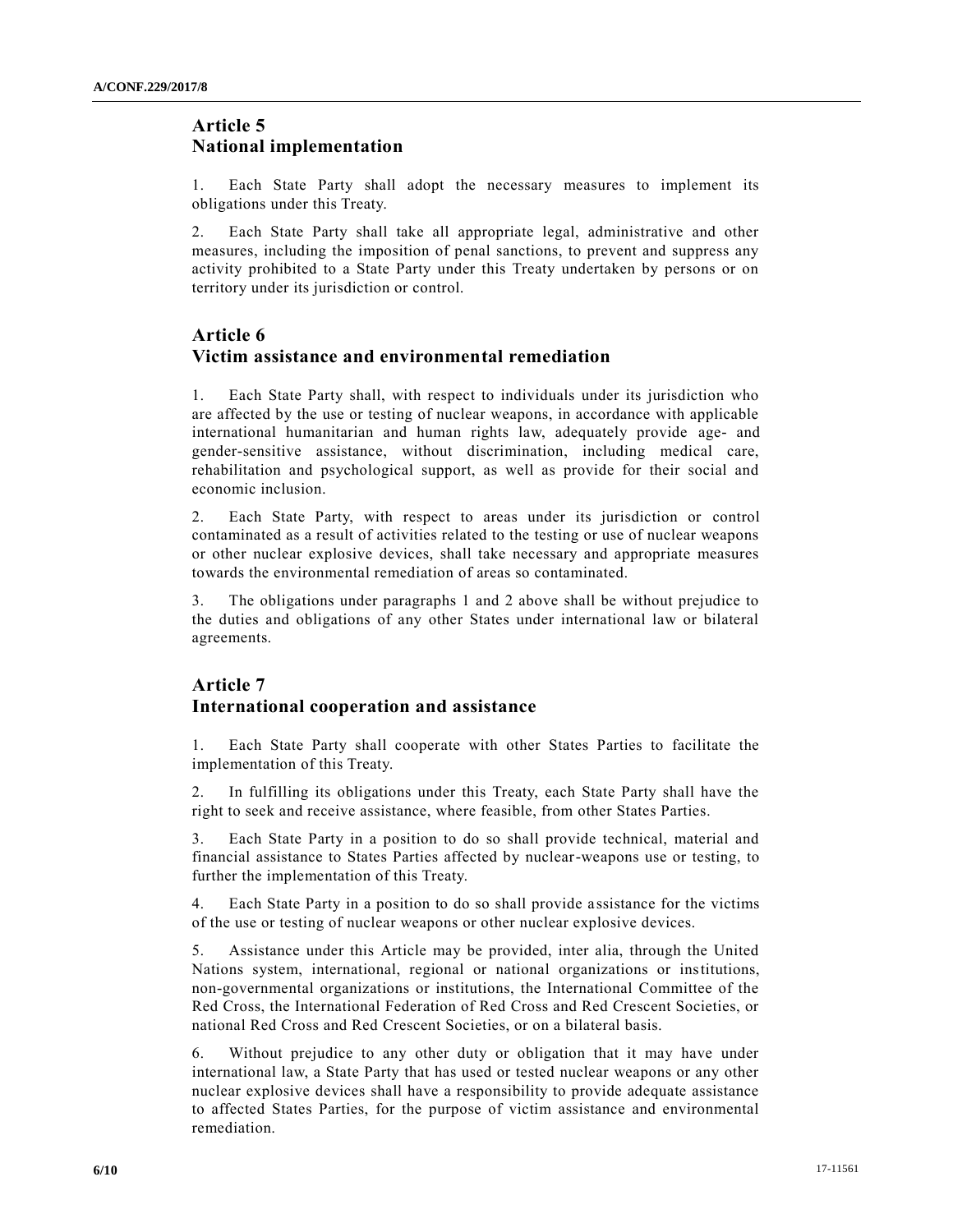#### **Article 8 Meeting of States Parties**

1. The States Parties shall meet regularly in order to consider and, where necessary, take decisions in respect of any matter with regard to the application or implementation of this Treaty, in accordance with its relevant provisions, and on further measures for nuclear disarmament, including:

(a) The implementation and status of this Treaty;

(b) Measures for the verified, time-bound and irreversible elimination of nuclear-weapon programmes, including additional protocols to this Treaty;

(c) Any other matters pursuant to and consistent with the provisions of this Treaty.

2. The first meeting of States Parties shall be convened by the Secretary-General of the United Nations within one year of the entry into force of this Treaty. Further meetings of States Parties shall be convened by the Secretary-General of the United Nations on a biennial basis, unless otherwise agreed by the States Parties. The meeting of States Parties shall adopt its rules of procedure at its first session. Pending their adoption, the rules of procedure of the United Nations conference to negotiate a legally binding instrument to prohibit nuclear weapons, leading towards their total elimination, shall apply.

3. Extraordinary meetings of States Parties shall be convened, as may be deemed necessary, by the Secretary-General of the United Nations, at the written request of any State Party provided that this request is supported by at least one third of the States Parties.

4. After a period of five years following the entry into force of this Treaty, the Secretary-General of the United Nations shall convene a conference to review the operation of the Treaty and the progress in achieving the purposes of the Treaty. The Secretary-General of the United Nations shall convene further review conferences at intervals of six years with the same objective, unless otherwise agreed by the States Parties.

5. States not party to this Treaty, as well as the relevant entities of the United Nations system, other relevant international organizations or institutions, regional organizations, the International Committee of the Red Cross, the International Federation of Red Cross and Red Crescent Societies and relevant non-governmental organizations, shall be invited to attend the meetings of States Parties and the review conferences as observers.

#### **Article 9 Costs**

1. The costs of the meetings of States Parties, the review conferences and the extraordinary meetings of States Parties shall be borne by the States Parties and States not party to this Treaty participating therein as observers, in accordance with the United Nations scale of assessment adjusted appropriately.

2. The costs incurred by the Secretary-General of the United Nations in the circulation of declarations under Article 2, reports under Article 4 and proposed amendments under Article 10 of this Treaty shall be borne by the States Parties in accordance with the United Nations scale of assessment adjusted appropriately.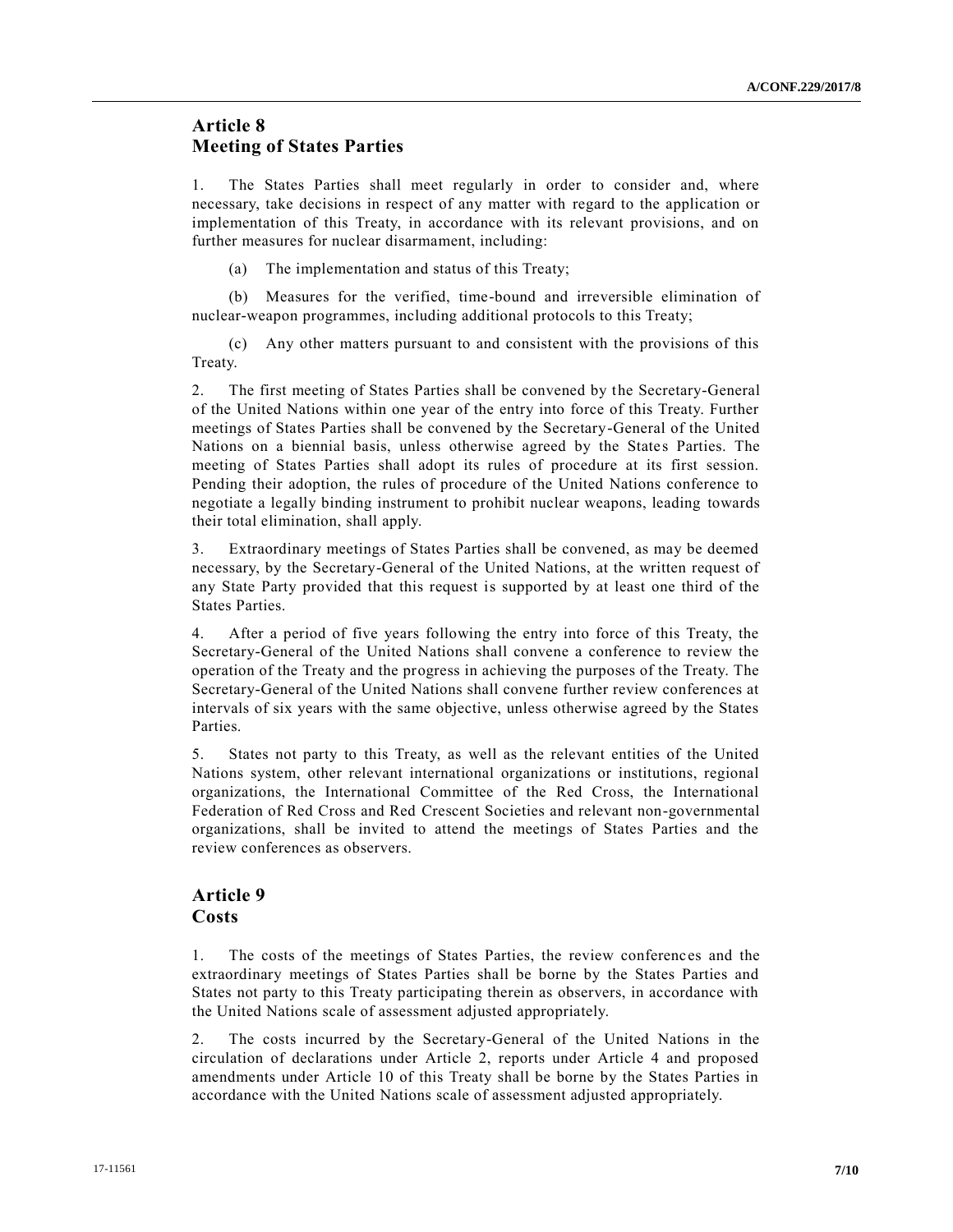3. The cost related to the implementation of verification measures required under Article 4 as well as the costs related to the destruction of nuclear weapons or other nuclear explosive devices, and the elimination of nuclear-weapon programmes, including the elimination or conversion of all nuclear-weapons-related facilities, should be borne by the States Parties to which they apply.

### **Article 10 Amendments**

1. At any time after the entry into force of this Treaty, any State Party may propose amendments to the Treaty. The text of a proposed amendment shall be communicated to the Secretary-General of the United Nations, who shall circulate it to all States Parties and shall seek their views on whether to consider the proposal. If a majority of the States Parties notify the Secretary-General of the United Nations no later than 90 days after its circulation that they support further consideration of the proposal, the proposal shall be considered at the next meeting of States Parties or review conference, whichever comes first.

2. A meeting of States Parties or a review conference may agree upon amendments which shall be adopted by a positive vote of a majority of two thirds of the States Parties. The Depositary shall communicate any adopted amendment to all States Parties.

3. The amendment shall enter into force for each State Party that deposits its instrument of ratification or acceptance of the amendment 90 days following the deposit of such instruments of ratification or acceptance by a majority of the States Parties at the time of adoption. Thereafter, it shall enter into force for any other State Party 90 days following the deposit of its instrument of ratification or acceptance of the amendment.

#### **Article 11 Settlement of disputes**

1. When a dispute arises between two or more States Parties relating to the interpretation or application of this Treaty, the parties concerned shall consult together with a view to the settlement of the dispute by negotiation or by other peaceful means of the parties' choice in accordance with Article 33 of the Charter of the United Nations.

2. The meeting of States Parties may contribute to the settlement of the dispute, including by offering its good offices, calling upon the States Parties concerned to start the settlement procedure of their choice and recommending a time limit for any agreed procedure, in accordance with the relevant provisions of this Treaty and the Charter of the United Nations.

### **Article 12 Universality**

Each State Party shall encourage States not party to this Treaty to sign, ratify, accept, approve or accede to the Treaty, with the goal of universal adherence of all States to the Treaty.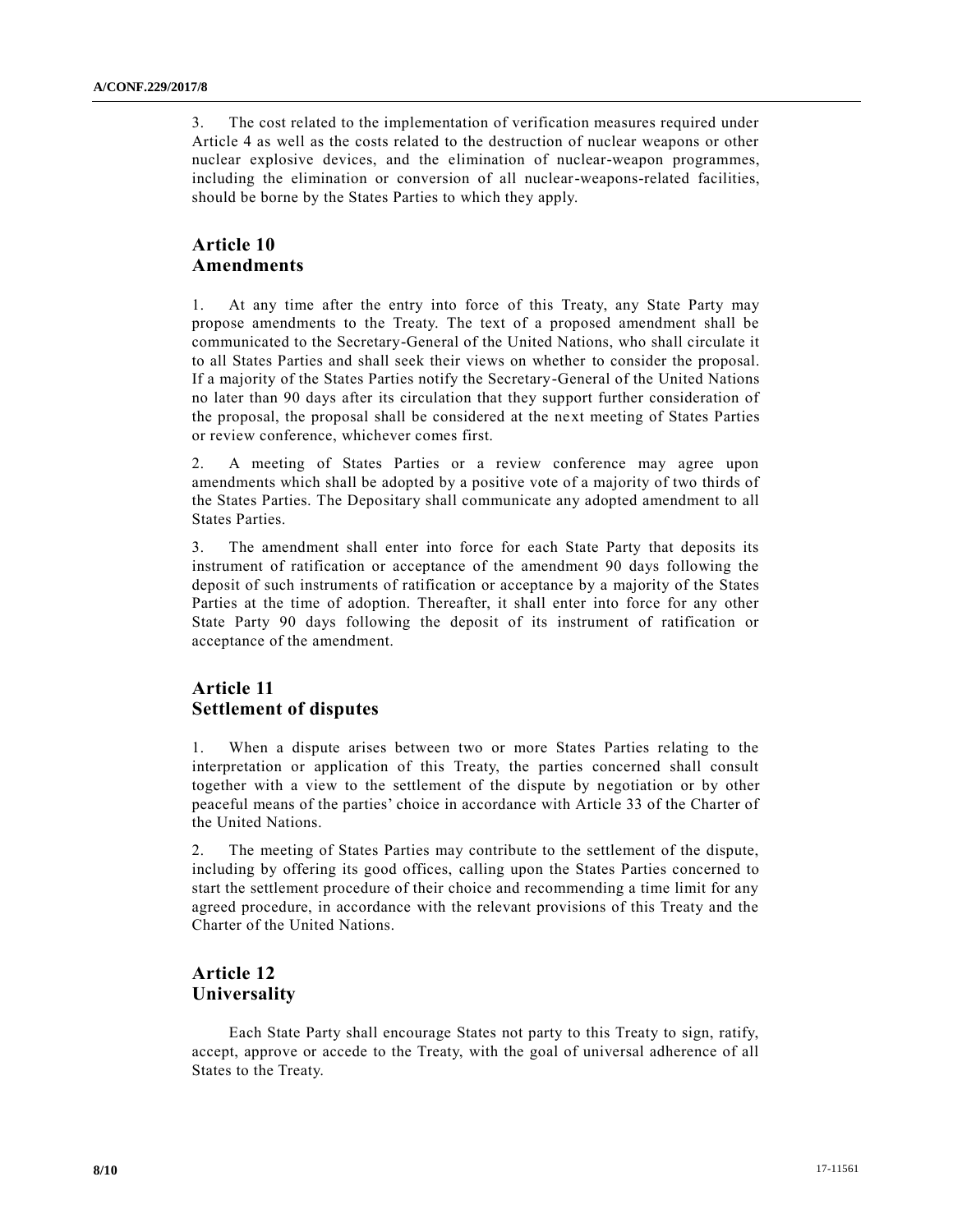#### **Article 13 Signature**

This Treaty shall be open for signature to all States at United Nations Headquarters in New York as from 20 September 2017.

### **Article 14 Ratification, acceptance, approval or accession**

This Treaty shall be subject to ratification, acceptance or approval by signatory States. The Treaty shall be open for accession.

#### **Article 15 Entry into force**

1. This Treaty shall enter into force 90 days after the fiftieth instrument of ratification, acceptance, approval or accession has been deposited.

2. For any State that deposits its instrument of ratification, acceptance, approval or accession after the date of the deposit of the fiftieth instrument of ratification, acceptance, approval or accession, this Treaty shall enter into force 90 days after the date on which that State has deposited its instrument of ratification, acceptance, approval or accession.

#### **Article 16 Reservations**

The Articles of this Treaty shall not be subject to reservations.

### **Article 17 Duration and withdrawal**

1. This Treaty shall be of unlimited duration.

2. Each State Party shall, in exercising its national sovereignty, have the right to withdraw from this Treaty if it decides that extraordinary events related to the subject matter of the Treaty have jeopardized the supreme interests of its country. It shall give notice of such withdrawal to the Depositary. Such notice shall include a statement of the extraordinary events that it regards as having jeopardized its supreme interests.

3. Such withdrawal shall only take effect 12 months after the date of the receipt of the notification of withdrawal by the Depositary. If, however, on the expiry of that 12-month period, the withdrawing State Party is a party to an armed conflict, the State Party shall continue to be bound by the obligations of this Treaty and of any additional protocols until it is no longer party to an armed conflict.